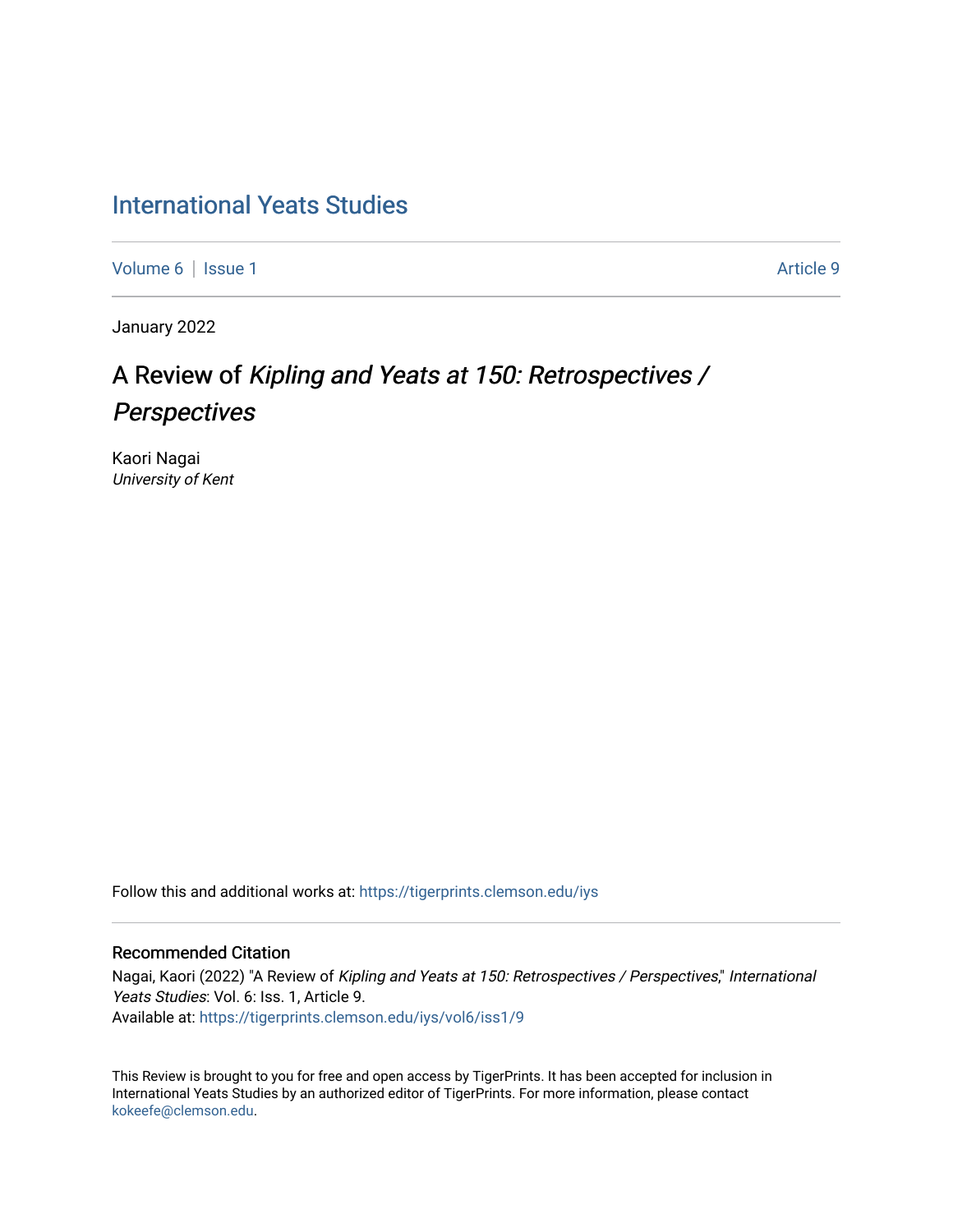## **A Review of** *Kipling and Yeats at 150: Retrospectives / Perspectives*

Promodini Varma and Anubhav Pradhan, eds., *Kipling and Yeats at 150: Retrospectives / Perspectives* (London and New York: Routledge, 2019), pp. 286, ISBN: 9780367728328

### *Reviewed by Kaori Nagai*

Rudyard Kipling was born on December 30, 1865; in his memoir, *Something of Myself*, he congratulates his first daughter on "her sense of the fitness of things" in joining him in the end-of-year club by being born on the t *Something of Myself*, he congratulates his first daughter on "her sense of the fitness of things" in joining him in the end-of-year club by being born on the twenty-ninth of the same month, especially as his wife's birthday falls on New Year Eve.<sup>1</sup> This made his birthday very personal and special for him, besides being an occasion on which he could look back over the entire year.

I begin this review by congratulating Kipling on his "sense of the fitness of things" in having been born in the same year as William Butler Yeats (born June 13, 1865). *Kipling and Yeats at 150: Retrospectives / Perspectives* originated in a series of conferences in Delhi, Rajkot, and Shimla, India held in 2015 to commemorate the 150th anniversary of their births (6). By bringing together recent scholarship on Kipling and Yeats, the book establishes "family" connections between the two through their shared contemporaneity, cultural heritage, and literary tradition, while critically assessing their many differences, both politically and aesthetically. If Kipling had arrived a few days later to join the 1866 birth club, this anniversary volume would not have been possible.

*Kipling and Yeats at 150* contains seventeen essays (excluding the introduction), and is divided into four parts: "Influences and Legacies" (Part I), "Self and Society" (Part II), "Craft, Medium, Politics" (Part III), and "Masculinity and/as Empire" (Part IV). Each section is headed by an essay comparing Kipling and Yeats. R. W. Desai's, which opens Part I, usefully establishes "parallels, divergences, and convergences" between the careers and works of the two authors, to set the tone for the section as well as for the whole volume. Part II is introduced by Malabika Sarkar's "Yeats, Kipling, and the Haven-Finding Art," which identifies voyaging to find a sanctuary as a common trope running through the two authors' works, reflecting their journeys of self-discovery through their interactions with the wider world. In Part III, Robert S. White's brilliant essay "The Chameleon and the Peacock: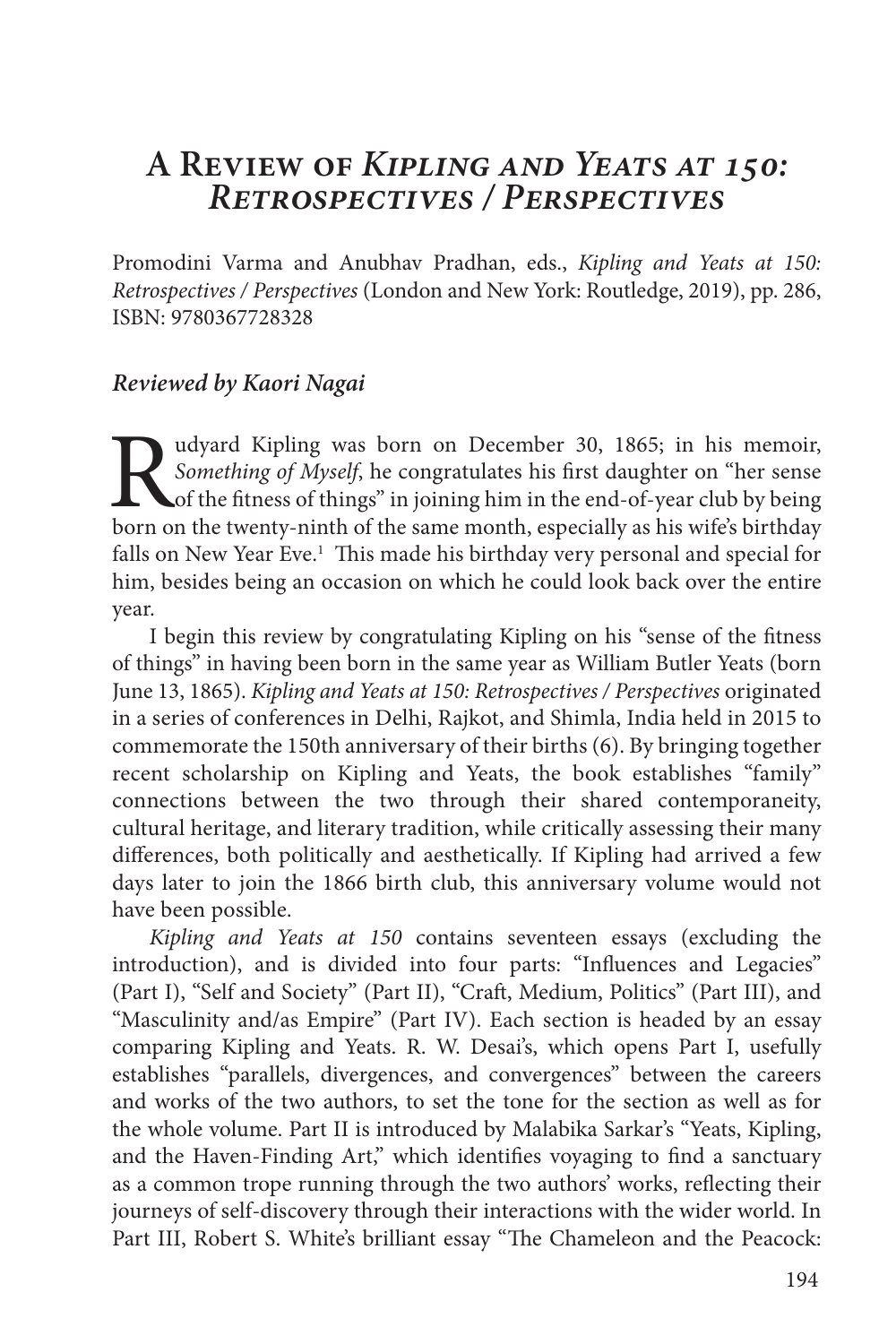Kipling and Yeats as Creative Readers of Shakespeare" challenges the common perception of Kipling as a bullish, egotistical imperialist by characterizing him as a Keatsian "chameleon": "driven by open-minded curiosities" (138). Kipling, like Shakespeare before him, fluidly takes on the many different identities of the characters he invents. In contrast, Yeats is a "peacock," or a Wordsworthian poet of the "egoistical sublime," who creatively appropriates Shakespeare to enhance his self-expression. In Part IV, Alexander Bubb's opening essay compares both authors' aesthetics of violence and heroism to launch the section's theme. Bubb is the author of *Meeting Without Knowing It: Kipling*  and Yeats at the Fin de Siècle,<sup>2</sup> an innovative and pioneering comparative study which has helped to shape the terms of discussion in this book (15). Bubb's essay adds to our sense of the volume's aims and scope, as it gives an account of his experience of studying the two authors together, and of the rewards and challenges of this endeavor. Part IV ends with another comparative essay by Anubhav Pradhan, which also serves as the concluding piece of the volume. Intriguingly titled "Chaps," the essay argues that Kipling's and Yeats's celebrations of masculinity and heroism make apparent the internal fracturing of imperialism as an empire of men; Pradhan does this by drawing on the double meaning of the word "chap," at once "a man or boy" and "a crack or sore patch on the skin" (256).

*Kipling and Yeats at 150* opens with the editors' statement that "At first sight it does seem that Kipling and Yeats have been by violence yoked together in this volume" (1). One of the book's suppositions is that Kipling and Yeats, despite their contemporaneity and many similarities, are two very different writers: to quote Bubb, comparing the two has often been described as "pairing chalk and cheese" (213). For me, however, the sense of forced comparison comes more from the fact that twelve out of the seventeen essays in the volume discuss only one author, Kipling or Yeats, without making any reference to the other. This is a missed opportunity, as the main strength lies in its intriguing juxtaposition of Kipling and Yeats scholarship. Some cross-referencing between the Kipling and Yeats chapters would have greatly added to the book's commitment to cultivating fresh comparative perspectives in which to bring these two seemingly dissimilar authors together.

One thing Kipling and Yeats had in common was their deep interest in, and engagement with, India: "Kipling in more obvious ways but also Yeats, as his advocacy of Mohini Chatterjee, Purohit Swami, and Rabindranath Tagore attests" (1). Interestingly, this collection, in the making of which Indian scholars played a leading role, does not include any essays which compare Kipling's and Yeats's attitudes toward India. Instead, several essays offer fascinating interpretations of Kipling's or Yeats's texts in light of ancient Indian literature and philosophy. For instance, Amiya Bhushan Sharma, in her essay on Yeats's